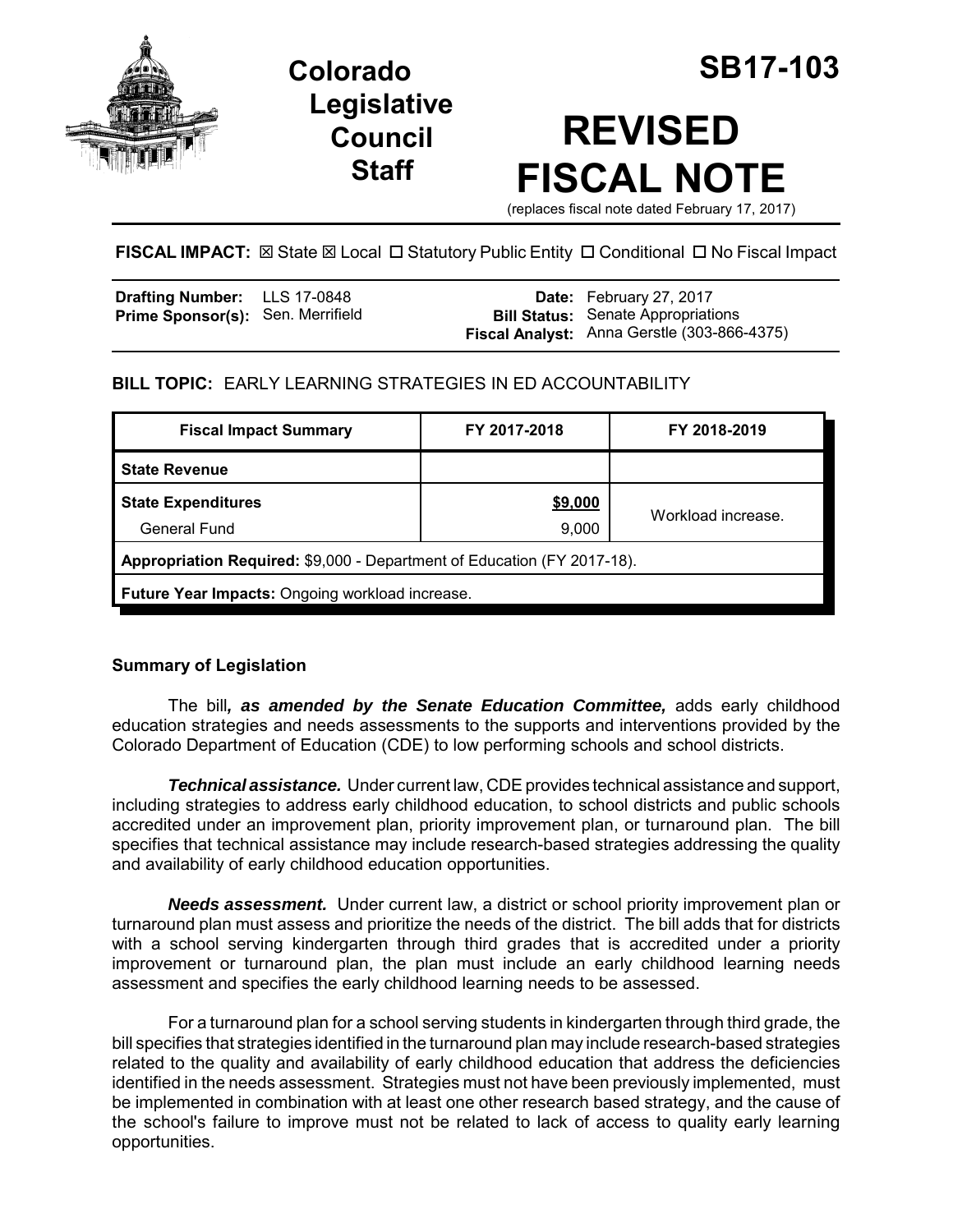Page 2 Page 2<br>February 27, 2017 **SB17-103** 

### **Background**

The school accountability process results in accreditation by the State Board of Education when a district and individual schools within a district meet required laws and rules. Each category of accreditation requires the district to create a corresponding improvement plan. The five categories of accreditation and improvement plans are:

- Accredited with Distinction (met or exceeded state expectations);
- Accredited (met expectations; must implement a performance plan);
- Accredited with Improvement Plan (not met expectations; must implement an improvement plan);
- Accredited with Priority Improvement Plan (not met expectations; must implement a priority improvement plan); and
- Accredited with Turnaround Plan (not met expectations; must implement a turnround plan).

Schools are also annually assigned one of the following plans, based on performance framework metrics: performance plan, improvement plan, priority improvement plan, or turnaround plan. Schools and districts may not remain accredited in the lowest two categories for longer than five years before the State Board of Education takes corrective action.

#### **State Expenditures**

*In FY 2017-18 only, the bill increases General Fund expenditures for CDE by \$9,000* to create tools and guidance to support schools and districts that must conduct an early childhood education needs assessment and identify strategies to address those needs. The fiscal note assumes five days of consultant work at \$1,800 per day. The bill also increases the workload for the Office of Early Childhood in CDE to provide technical assistance to schools and districts related to quality and availability of early childhood education; this workload increase can be accomplished within existing appropriations.

#### **School District Impact**

The bill increases costs and workload for school districts with a school serving kindergarten through third grades and accredited under a priority improvement or turnaround plan to conduct a needs assessment related to early childhood education. Costs vary by district depending on the district plan and the types of plans required for each school within the district.

# **Effective Date**

The bill takes effect upon signature of the Governor, or upon becoming law without his signature.

#### **State Appropriations**

In FY 2017-18, the bill requires a General Fund appropriation of \$9,000 to the Colorado Department of Education.